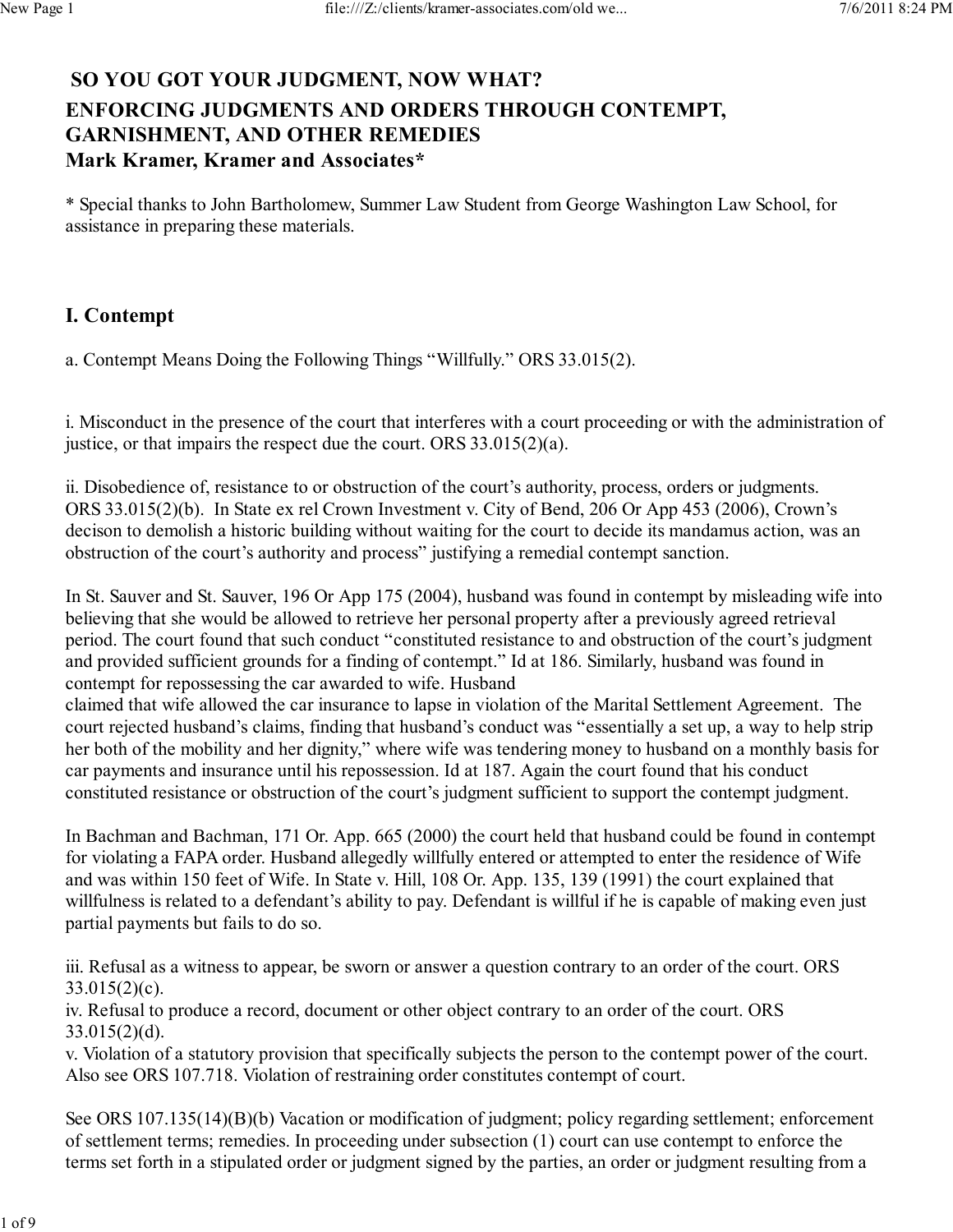settlement on the record or an order or judgment incorporating a settlement agreement.

vi. Willfully means:

1. A determination to act or refrain from acting. State v. O'Malley, 248 Or 601 (1967).

O'Malley received two subpoenas requiring his appearance at essentially the same time.

O'Malley had duty to contact authorities about the scheduling. Case remanded because trial court failed to specify a clear finding of willfulness.

2. Willfullness includes bad intent. No separate finding of bad intent is required. Couey and Couey, 312 Or 302 (1991). In Couey Father failed to make monthly child support payments despite the receipt of a significant inheritance.

3. A finding of intent is not required. Willfullness is sufficient. In In re Chase, 339 Or 452, 457 (2005), in a Bar disciplinary proceeding, the Court held that "willfulness" under ORS 33.015(2) is not the equivalent of "intent." Knowledge of a valid court order and failure to comply establishes "willfulness." Under ABA standards, "intent" requires "the conscious objective or purpose to accomplish a particular result." Acting "willfully" or with knowledge does not necessarily prove intent. [Note: Conduct that constitutes contempt is "contumacious," not "contemptuous." Niman and Niman, 206 Or App 400, 411 (2006)] b. Remedial vs. Punitive Sanctions.

i. Power.

1. Court has inherent power to impose remedial and punitive sanctions. ORS 33.025(1).

See Oregonians for Sound Economic Policy, Inc. v. SAIF, 218 Or App 31 (2008) for History of Contempt from medieval English common law to present (pp. 45-50); Analysis of remedial vs. punitive contempt (pp. 50-55).

ii. Confinement can be remedial or punitive.

1. Is remedial if it continues or accumulates until the defendant complies with the court's order or judgment. ORS 33.045(2)(a).

A. Confinement in ten day blocks until husband complied with support order was punitive because it was for a definite time. For example if husband paid on day five

of ten he still would not be released until day 10. In the Matter of the Marriage of Miller, 204 Or App 82 (2006).

2. Is punitive if for a definite period that will not be reduced even if the defendant complies with the court's order or judgment. ORS 33.045(2)(b).

QUERY: IF CUSTODIAL PARENT HAS DENIED NONCUSTODIAL PARENT,

PARENTING TIME AND IF THE VIOLATION IS NOT CONTINUING, IS

REMEDIAL CONTEMPT AVAILABLE? DOES VIOLATION CONTINUE

UNTIL NC PARENT RECEIVES MAKE-UP TIME?

iii. Fines can be remedial or punitive.

1. Is punitive if for a past contempt. ORS 33.045(3)(a).

2. Is remedial if it is:

A. For a continuing contempt and the fine accumulates until the defendant complies with the court's judgment or order, or

B. If the fine may be partially or entirely forgiven when the defendant complies with the court's order or judgment. ORS 33.045(3)(b).

[Practice Suggestion: Consider seeking a remedial sanction of a suspended execution of definite sentence, suspended

for a definite period to give contemnor the opportunity to comply.]

c. What Sanctions Can You Get?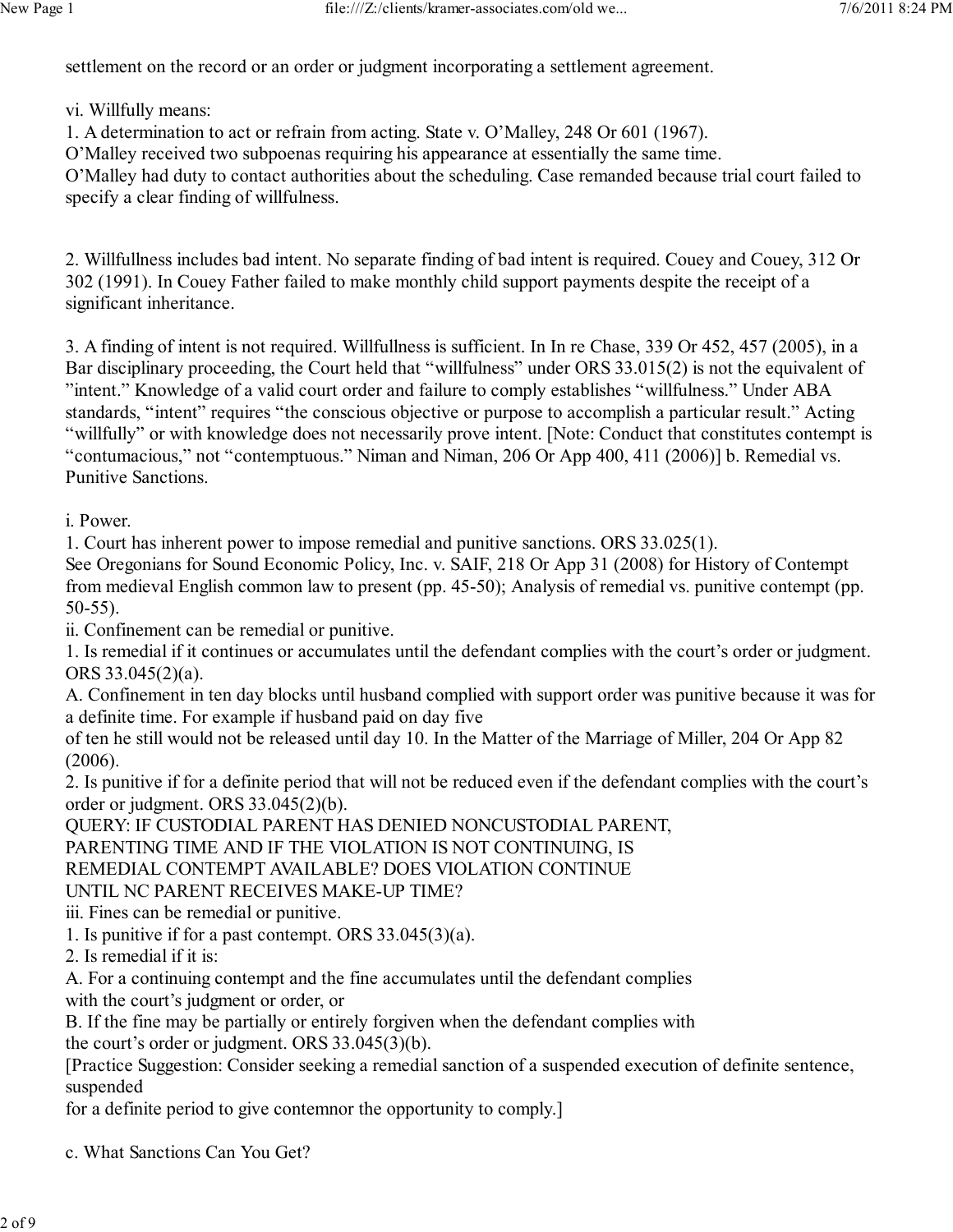i. Remedial. Court can impose one or more of the following. ORS 33.105(1)(a)-(f).

1. Money sufficient to compensate for loss, injury, or costs suffered as a result of a contempt of court.

2. Confinement for so long as contempt continues, or six months, whichever is shorter.

3. Amount not to exceed \$500 or 1% of defendant's annual gross income, whichever is greater, for each day the contempt of court continues.

4. An order designed to insure compliance with a prior order of the court, including probation.

5. A sanction other than those listed above if the court determines that the sanction would be an effective remedy for the contempt.

ii. Punitive. Court can impose one or more of the following. ORS 33.105(2)(a)-(d).

1. Amount not to exceed \$500 or 1% of defendant's annual gross income, whichever is greater.

2. Forfeiture of any proceeds or profits obtained through the contempt.

3. Confinement for not more than six months.

4. Probation or community service.

d. Who Can Seek Sanctions?

i. Remedial. ORS 33.055(2)(a)-(e).

1. A private lawyer representing a party aggrieved by an alleged contempt of court, and a (District Attorney, City Attorney, Attorney General, or Any other person authorized by statue).

ii. Punitive. ORS 33.065(2)-(3)

1. A public lawyer (District Attorney, City Attorney, Attorney General).

2. A private lawyer who is authorized to practice law in Oregon and who is not counsel for an interested party if the public attorney declines to prosecute and the court determines that remedial sanctions would not provide an effective alternative remedy.

3. ORS 33.065(2) provides that only a city attorney, district attorney, or attorney general caninitiate the instrument charging a person with punitive contempt. Thus, a private lawyer cannot even initiate a punitive contempt case. For a private lawyer to be appointed by the court to prosecute in a punitive contempt hearing three things must occur. Dahlem and Dahlem, 117 Or. App. 343, 346 (1991). First, a public lawyer has to initiate the case. Id. Second, the public lawyer has to then decline to prosecute it. Id. And third, the court must find that remedial sanctions could not provide an appropriate alternative remedy. Id.

e. Statute of Limitations.

i. Two years from act or omission constituting the contempt. ORS 33.135(1),unless a support order then 10 years. ORS 33.135(5).

ii. The two year time limit does not apply to an act or omission that constitutes a continuing contempt at the time the contempt proceedings are commenced. ORS 33.135(4).

iii. Willful failure to pay a support obligation after it becomes a judgment is a contempt without regard to when the obligation became a judgment. ORS 33.135(4).

iv. Action deemed commenced when ORS 33.055 motion is filed. ORS 33.135(5).

f. Procedures to Initiate Case.

i. Initial pleadings.

1. The court may issue an order directing the defendant to appear. ORS 33.055(5)(a).

2. Defendant must be personally served with the order to appear as provided in ORCP 7 and 9.

A. Unless – the court finds the defendant cannot be personally served;

(1) then court can order service by another method; or

(2) an arrest warrant can be issued instead of an order to appear. ORS 33.055(5)(a).

B. If defendant fails to appear the court may issue any order or warrant necessary to compel the appearance of the defendant. ORS 33.075.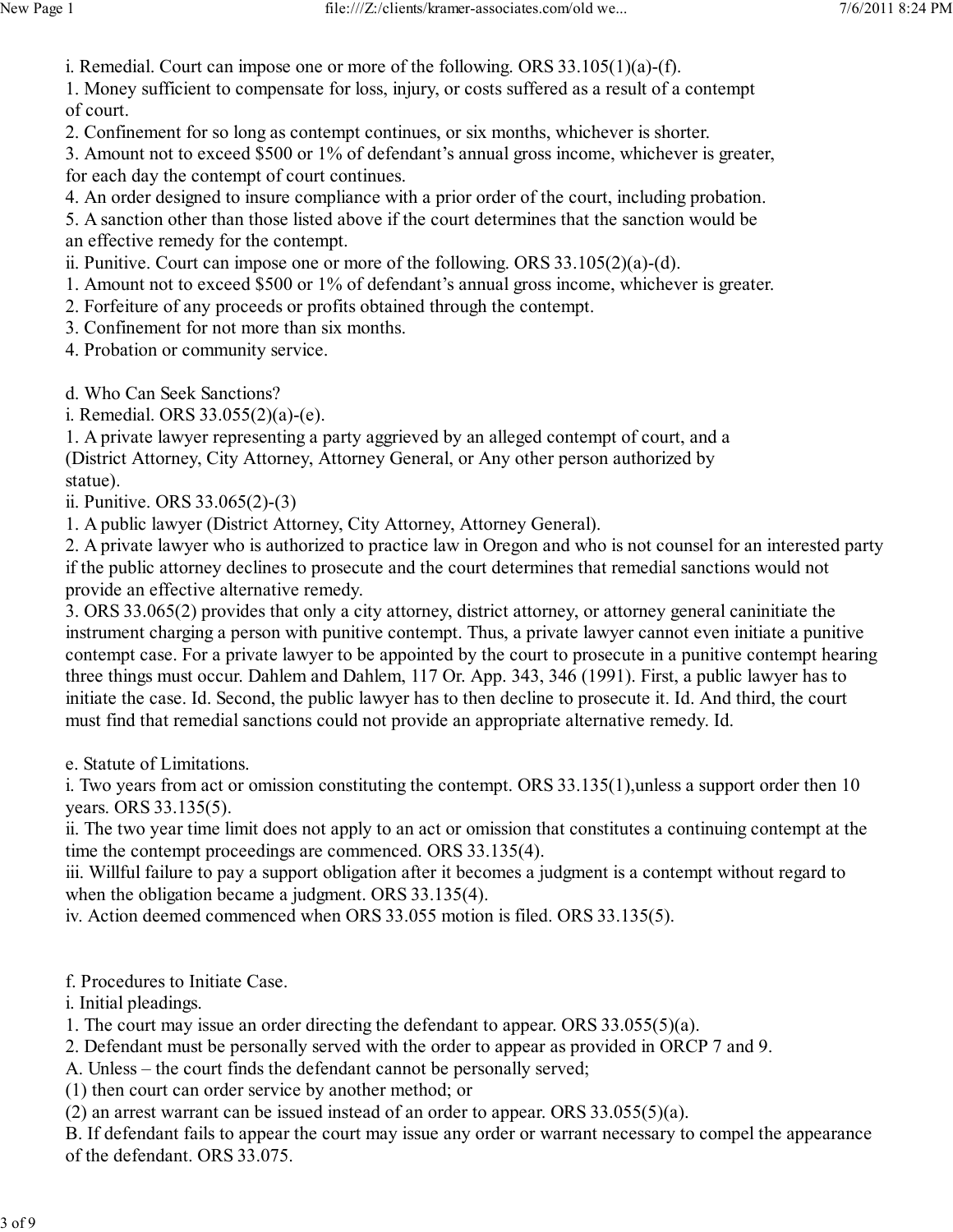3. A motion to initiate a proceeding shall be filed in the proceeding to which the contempt is related, if there is a related proceeding. ORS 33.055(3).

4. The motion must state, UTCR 19.020:

A. The maximum sanction(s) that the party seeks;

B. Whether the party seeks a sanction of confinement; and

C. As to each sanction sought, whether plaintiff considers the sanction remedial or punitive.

5. The court cannot impose a sanction greater than the sanction sought. A punitive sanction is presumed greater than a remedial sanction. A punitive sanction of confinement is presumed greater than other punitive sanctions. A remedial sanction of confinement is presumed greater than other remedial sanctions. UTCR 19.020.

6. Request for attorney fees.

A. Motion should include a request for attorney fees. Fees may be awarded in contempt proceedings in any suit for marital annulment, dissolution, or separation

and in any suit for the enforcement of a restraining order or support order. ORS 107.455.

7. Joinder of claims.

A. Unless the court determines that other claims should be joined for fair resolution of the contempt matter, only the following claims may be joined with a contempt complaint.

(1) Claims that arise out of the order or judgment that the contemnor allegedly violated;

(2) Claims that involve facts and issues that would necessarily be determined in a contempt proceeding; and

(3) Other claims of contempt arising out of a related matter.

ii. Person initiating proceeding must file supporting documentation sufficient to give defendant notice of the specific acts alleged to constitute contempt. ORS 33.055(4).

1. Potential problem: UTCR 19.050(5) says that ORCP 21(D) (motion to make more definite and certain) and ORCP 21E (motion to strike) do not apply to contempt proceedings.

2. A party may amend a pleading in a contempt proceeding only on motion and with court's approval. UTCR 19.050(4).

g. Contempt Pre-Trial Procedures.

i. Discovery.

1. ORCP discovery rules apply to contempt proceedings for remedial sanctions. UTCR 19.040(1)(b).

2. UTCR rules that apply to criminal proceedings generally apply to contempt proceedings for punitive sanctions. UTCR 19.040(1)(c).

ii. Affidavits of prejudice.

1. A judge may be disqualified from a contempt proceeding as provided for in ORS 14.210 to ORS 14.270.

2. Except ORS 14.260(3) does not apply to contempt proceedings. Thus, a judge in a contempt proceeding can be disqualified even if he/she has already made a ruling in the underlying case.

h. Contempt Trial Procedures.

i. Right to a hearing.

1. Defendant must be afforded a hearing before sanctions can be imposed. Defendant can waive the opportunity for a hearing by filing a stipulated order with the court. ORS 33.055(6).

ii. No right to a jury trial.

1. A defendant has no right to a jury trial in a contempt proceeding. ORS 33.055(7).

iii. Right to counsel if confinement is sought.

1. A defendant is entitled to be represented by counsel. ORS 33.055(8). Additionally, a court shall not impose a remedial sanction of confinement unless, before the hearing is held, the defendant is:

A. Informed that confinement may be imposed; and

B. Afforded the same right to court appointed counsel as required in proceedings for the imposition of an equivalent punitive confinement.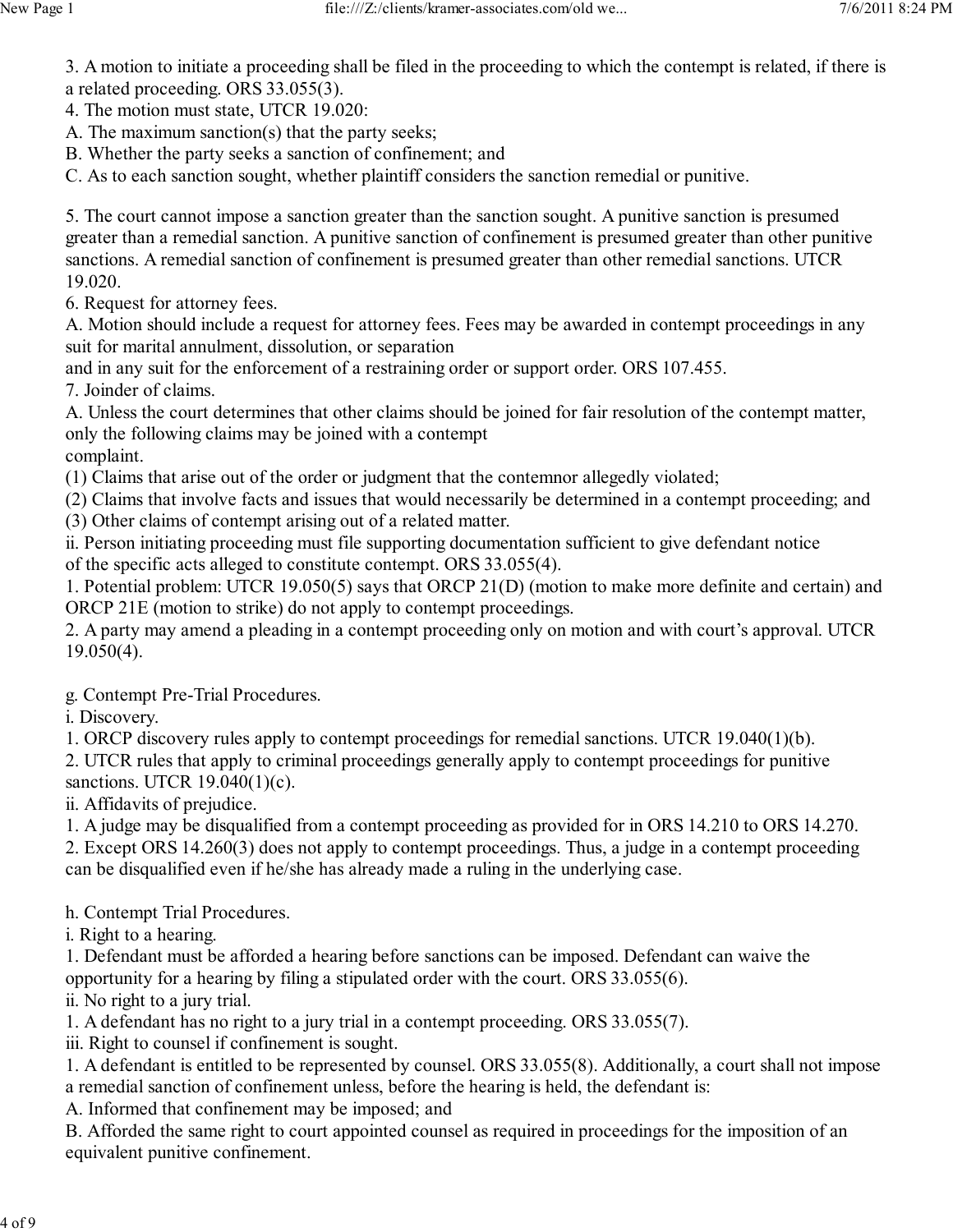2. If the defendant is not represented by counsel when coming before the court, the court shall inform the defendant of the right to counsel, and the right to court appointed counsel if applicable. ORS 33.055(9). iv. Rules of evidence.

1. The Oregon Evidence Code applies to contempt proceedings. However, it does not apply to direct contempt (contempt committed in the immediate view and presence of the court, where court can act summarily, ORS 33.096). OEC 101(2).

v. What has to be proven.

1. The following elements must be proven, Couey and Couey, 312 Or 302, 306 (1991):

A. A valid court order, judgment, or decree. (See Section IA for other conduct that may constitute contempt, e.g., obstruction of the court's authority.)

- B. Defendant's knowledge of the order or decree.
- C. Defendant's voluntary (willful) non-compliance.

vi. Standard of proof.

- 1. Clear and convincing evidence for remedial sanctions. ORS 33.055(11).
- 2. Except remedial confinement requires proof beyond a reasonable doubt. ORS 33.055(11).
- 3. All punitive contempt sanctions require proof beyond a reasonable doubt. ORS 33.065(9)

vii. Burden of persuasion and production of evidence.

1. Are on the petitioning party. OEC 305 and OEC 307.

viii. Evidence must show willfullness.

1. Willfullness includes "bad intent." Couey and Couey, 312 Or 302 (1991).

ix. Presumption of good faith.

1. Defendant is presumed to have acted in good faith. State ex rel Oregon State Bar v. Wright, 280 Or 713, 720 (1977). This must be considered by the court in determining whether the defendant acted willfully. Barrell v. Holmes, 107 Or App 187 (1991). x. Evidence of prior contempt convictions is generally not admissible.

1. This is because a contempt is not a felony and generally does not involve a false statement. OEC 609.

xi. Defendant has right to present evidence.

1. Defendant must have the opportunity to call witnesses and present evidence. Brown and Brown, 89 Or App 172 (1987).

xii. Limitation of issues.

1. When contempt is the sole issue before the court, the court cannot modify the decree. State ex rel Cover v. Cover, 85 Or App 178 (1985). The same is true for suspending or abating a support judgment. See In Re: Marriage of Ronnfeldt, 65 Or App 184 (1983).

xiii. Extra-territorial enforcement of restraining orders.

1. If a court issues a valid restraining order and the restraining order is violated in another state, the court has jurisdiction over a contempt proceeding for the out of state violation. Pyle and Pyle, 111 Or App 184 (1992). See also Bachman v. Bachman, 171 Or App 665 (2000) (Has jurisdiction over even punitive contempt if violated in another Oregon county).

2. If the party violating the court's order has relocated to another state and the other state has UCCJEA juridiction, does the Oregon court have continuing juridiction to enforce its original order? See Kantola and Kantola, 10 Or App 266, 268-269 (1972) which has been cited as authority that the court does not have contempt jurisdiction over the relocating party. over Mother. Kantola was decided before Oregon's adoption of the UCCJEA and more specifically, the current UCCJEA (adopted 1999, Oregon Laws, Chapter 649). Compare with Medill and Medill, 179 Or App 630, 646 (2002), where the court held that the original jurisdiction court (Oregon) has continuing authority "\*\*\*to enforce by contempt proceedings the only custody determination and parenting plan that currently exists." The Court of Appeals found that the trial court erred in dismissing father's motion to hold mother in contempt for violating existing custody determinations and the parenting plan, notwithstanding that the court lacked modification jurisdiction.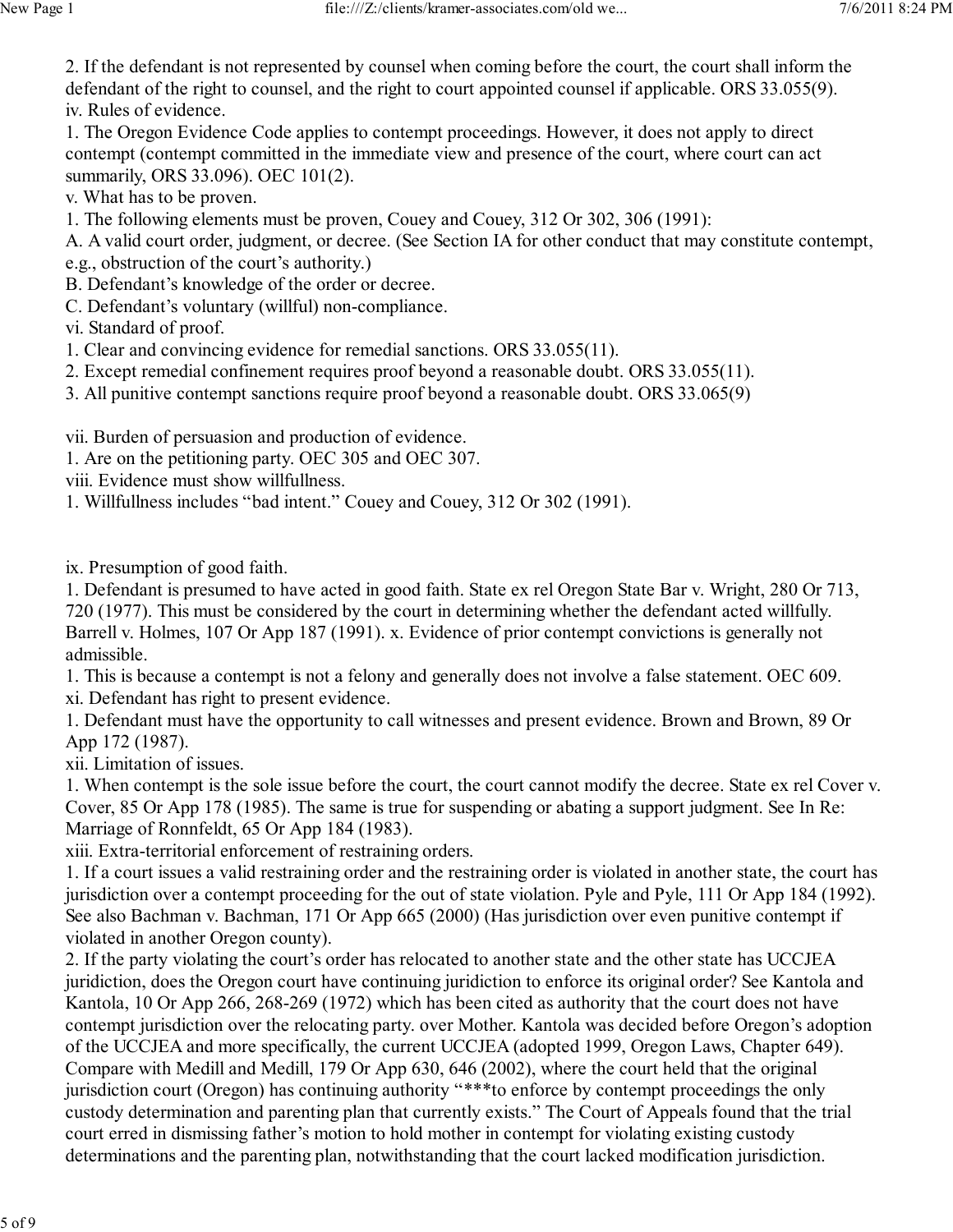- i. Compelling Testimony of Witnesses.
- i. A private litigant can compel the testimony of a witness as provided under ORS 136.617. ORS 33.085(1).

ORS 33.085(1) references ORS 136.617. ORS 136.617 is a criminal procedure. It lists the procedure for compelling witnesses who might incriminate themselves by testifying in criminal trials or in trials over remedial or punitive contempt. Perhaps the added procedures are there because contempt proceedings are similar to criminal proceedings.

ii. If the person initiating the proceeding is not represented by a public attorney they must serve a notice of intent to compel testimony on the district attorney of the county where the contempt proceeding is pending and on the Attorney General. ORS 33.085(2).

iii. The notice shall be served not less than 14 calendar days before any hearing on the motion to compel testimony. ORS 33.085(3). 1. The notice shall include the witnesses name, date of birth, residence address and social security number, and other pending proceedings or criminal charges involving the witness.

2. The notice shall also include the case name and number of the contempt proceeding and the date time and place set for any hearing scheduled as provided in ORS 136.617. iv. Self-incrimination.

1. In State ex rel Leopold v. McCallister, 106 Or App 324 (1991) the court upheld the defendant's assertion of his constitutional right against self-incrimination in a remedial contempt proceeding related to the non-payment of child support. The defendant's compelled testimony could subject him to criminal prosecution for Criminal Nonsupport under ORS 163.555(1).

j. Defenses.

i. Inability to comply.

1. Is an affirmative defense:

A. Inability to comply with an order of the court is an affirmative defense. ORS 33.055(10).

B. See also State v. Hill, 315 Or 452 (1992). Making inability to comply an affirmative defense is constitutional even in a criminal contempt case.

C. In Clark and Clark, 171 Or. App 205 (200) once Wife had presented a prima facie case that Husband was in contempt Husband had burden of affirmatively showing that he could not comply with order. Husband was supposed to pay off Wife'smortgage. It was Husband's burden to show he did not have the money to pay.

2. Is a complete defense:

A. See State ex rel Fry v. Fry, 28 Or App 403 (1977).

B. No sanction should be imposed if parent has done the best he can to comply with a support obligation. State v. Francis, 126 Or 253, 265 (1928).

(1) Even if partial payment is made defendant can be guilty of contempt if he could have paid more. State ex rel Wolf v. Wolf, 11 Or App 477 (1972);

State ex rel Mikkelsen v. Hill, 108 Or App 135 (1991).

In State ex rel Wolf v. Wolf, 11 Or. App. 477 (1972) Husband was ordered to pay \$300 in alimony per month. Husband's income fell from \$1200 to

\$500 per month and husband stopped paying. Even though Husband could not have afforded to pay \$300 per month he could afford to pay more than zero so he can be held in contempt.

In State ex rel Mikkelson v. Hill, 108 Or. App. 135 (1991) the trial court found defendant in contempt for failure to make child support payments

of \$150 per moth. Defendant listed his income at \$100 per month. The trial court observed that defendant was able bodied and could have made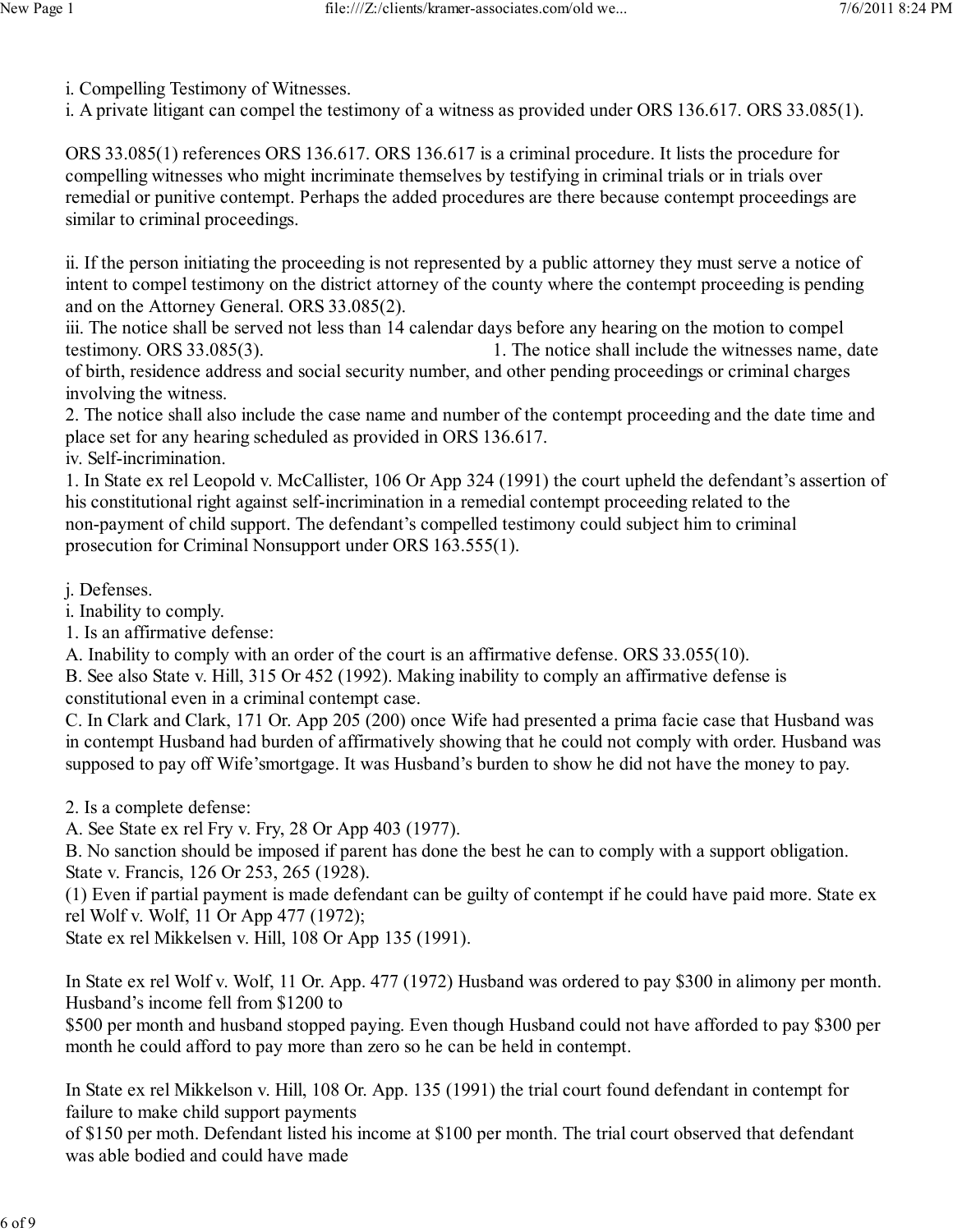more. Appeals court reversed holding that insufficient to hold defendant as able to pay more and thus in contempt.

(2) Inability to comply cannot be self imposed. Even for religious reasons. Berry and Berry, 95 Or App 433 (1989). In Berry, Father was ordered to

pay child support. Father did not make payments because he was in a religious-group that forbids the support of nonmembers. Father was held

in contempt.

ii. Invalidity of order or decree.

1. If the underlying order is void for lack of jurisdiction the defendant cannot be in contempt of it. State v. Crenshaw, 307 Or 160 (1967).

2. However, if the underlying order is not yet void it must be obeyed until it is vacated or reversed. Oregon law is exceptionally clear that a party may obey a judgment, even if theparty believes the judgment is wrong. A party may not unilaterally violate an Oregon Judgment. In Patchett and Patchett, 156 Or App 69, 72 (1998), the Court held:

"The integrity of the judicial process demands compliance with court orders until such time as they are altered by orderly appellate review. Litigants are not entitled to sit in judgment on their own cases, and they must follow the appropriate channels for review of decisions they believe to be invalid. Unless and until an invalid order is set aside, it must be obeyed."

See also Wilson and Wilson, 186 Or App 515 (2003), and State ex rel Mix v. Newland, 277 Or 191, 200 (1977).

iii. Lack of merit of underlying order.

1. The merits of the underlying order usually cannot be challenged unless there was no opportunity to previously litigate the underlying order. State v. Crenshaw, 307 Or 160

(1967). State ex rel Mix v. Newland, 277 Or 191 (1977).

iv. Lack of knowledge of order or decree.

1. Defendant cannot be held in contempt if he had no knowledge of the order or decree. State ex rel Oregon State Bar v. Lenske, 243 Or 477 (1965).

2. Defendant cannot be held in contempt for violating a condition that was never imposed by the court. Harris and Harris, 199 Or App 300 (2005). Wife ordered to vacate residence upon receiving money from Husband. Wife vacated but didn't inform husband. Husband had been subject to a restraining order prohibiting contact with wife. Court of Appeals reversed trial court because wife was not ordered to inform husband when she vacated.

v. Not willful.

1. In Patchett and Patchett, 156 Or App 69, 72 (1998), the court overturned the trial court's finding of contempt where there was insufficient evidence to establish that wife "acted willfully to prevent husband's corporation from reclaiming Skippy." [A wallaby which escaped from his cage and disappeared]. Id. at 72. Husband testified he made several attempts to recover the animal but there was no evidence that "wife willfully prevented

husband's recovery of Skippy." Id.

vi. Equitable estoppel.

1. A defendants good faith reliance upon a prior agreement will not bar a contempt proceeding. Wyllie and Wyllie, 95 Or App 109 (1989); Forrester and Forrester, 147 Or App 319 (1997). So modifications should be made formally by court order before relied on.

vii. Choice of evils.

1. The contemptuous conduct must meet the qualifications of the "choice of evils" defense as set out in ORS 161.200.

A. This requires that the conduct is necessary as an emergency measure to avoid an imminent public or private injury. ORS 161.200(a).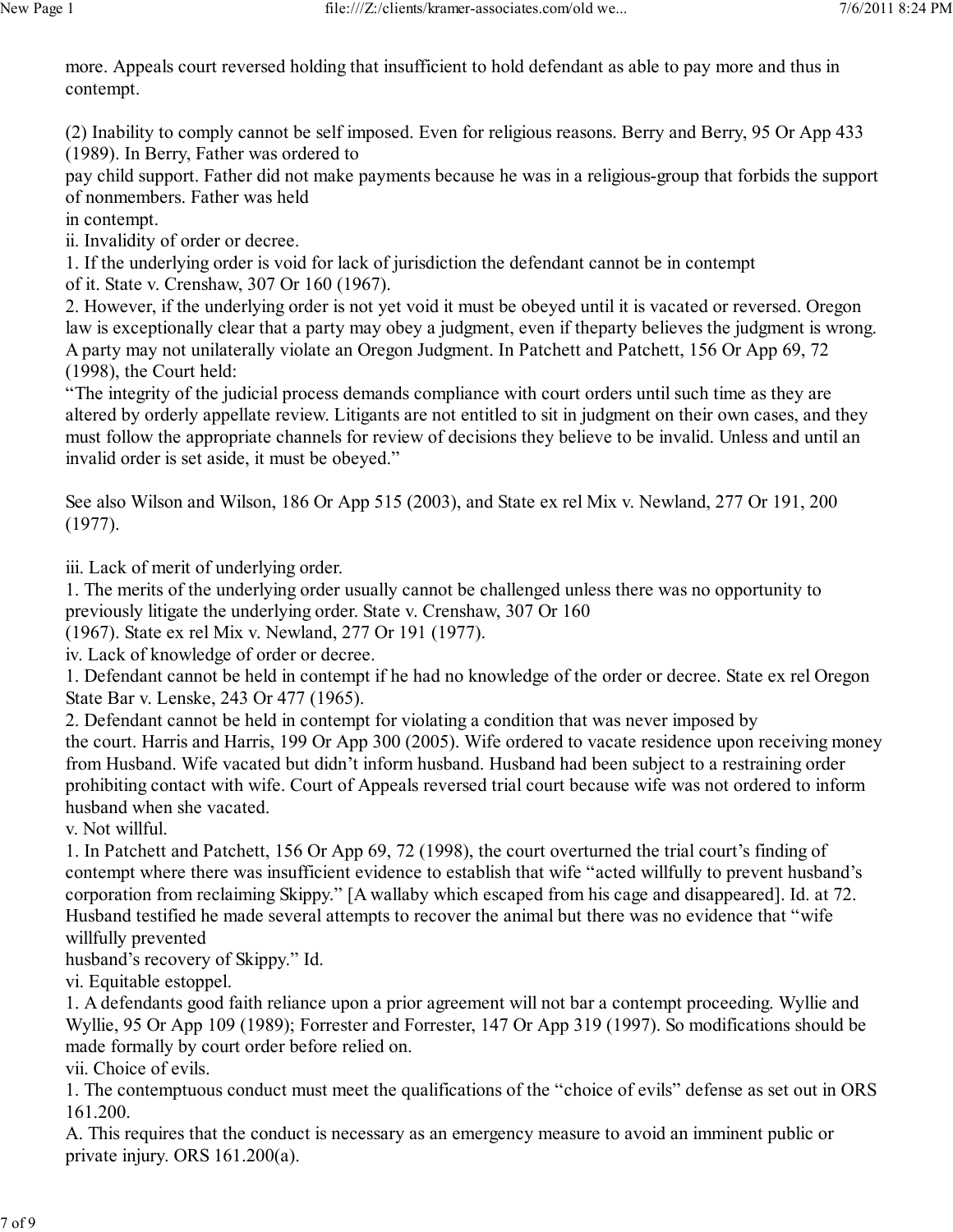viii. Bankruptcy?

1. A defendant probably cannot be found in contempt for discharging a court imposed obligation in bankruptcy, but the party harmed may be able to modify an existing child or spousal support order, citing an unanticipated change of circumstances, to meet the new financial obligation imposed. See In re Siragusa, 27 F.3rd 406 (9th Circuit, 1994); In Dickson v. Dickson, 474 S.E. 2d 165 (Va. App. 1996); In Marden v. Marden, 546 N.W. 2d 25, 27 (Minn. App. 1996).

k. Judgment.

i. Form.

1. The imposition of a sanction for contempt shall be by a judgment. ORS 33.125(1).

A. A judgment is not an order. ORCP 67(A). Therefore, it should never be written as

a "judgment order." State v. Carrillo, 311 Or 61 (1991).

ii. Time for entry of judgment.

1. If sanctions granted before related proceeding finished.

A. If a motion to initiate proceedings to impose remedial sanctions is filed in a related proceeding under ORS 33.055(3) before entry of a judgment in the related

proceeding, and the court determines that the defendant is in contempt, the court may suspend imposition of sanctions and entry of judgment on the contempt until

entry of judgment in the related proceeding. ORS 33.125(3)(a).

2. If sanctions denied before related proceeding finished.

A. If a motion to initiate proceedings to impose remedial sanctions is filed in a related proceeding under ORS 33.055(3) before entry of judgment in the related

proceeding, and the court denies the motion or declines to impose sanctions, the court shall enter judgment on that denial or determination only as part of the

judgment in the related proceeding. ORS 33.125(3)(b).

iii. Judgment must specify statutory basis for contempt.

1. Judgment is defective if it does not specify the statutory basis for the contempt. Bonebrake

v. Eccles, 113 Or App 154 (1992). In Bonebrake the Court of Appeals held that order finding ex-husband in contempt and ordering payment of \$200 fine was defective because it did not state statutory grounds that supported it or recite circumstances that justified

penalty in excess of \$100 fine.

iv. Judgment must include specific findings of fact.

1. Judgment is fatally defective if it does not include findings of fact. Goldschmidt and Goldschmidt, 86 Or App 610 (1987).

[Practice Suggestion: Requested ORCP 62 Findings of Fact and Conclusions of Law at the outset of the hearing; better yet, be prepared with proposed findings and conclusions for the court.]

l. Property Division.

i. Generally contempt proceedings cannot be used to enforce property divisions. State ex rel Stirewalt

v. Stirewalt, 7 Or App 544 (1971).

[Practice Suggestion: The way around this is to get a court order directing a party to perform a specific task at a specific time and then undertake contempt proceedings if the order is not obeyed. Drake and Drake, 36 Or App 53 (1978). For example deliver piece of property X at X o'clock.]

## m. Visitation Rights.

i. Court can use contempt to enforce visitation. Goldshmidt and Goldshmidt, 86 Or 610 (1987), but see discussion re: alternative of parenting time enforcement. In Goldshmidt court found that Wife could be held in contempt for violation of visitation provisions regarding visitation during holidays. But Wife cannot be held in contempt for willful violation of the dissolution judgment in regards to the first major holiday. The judgment was not sufficiently specific about who was to receive visitation on that holiday.